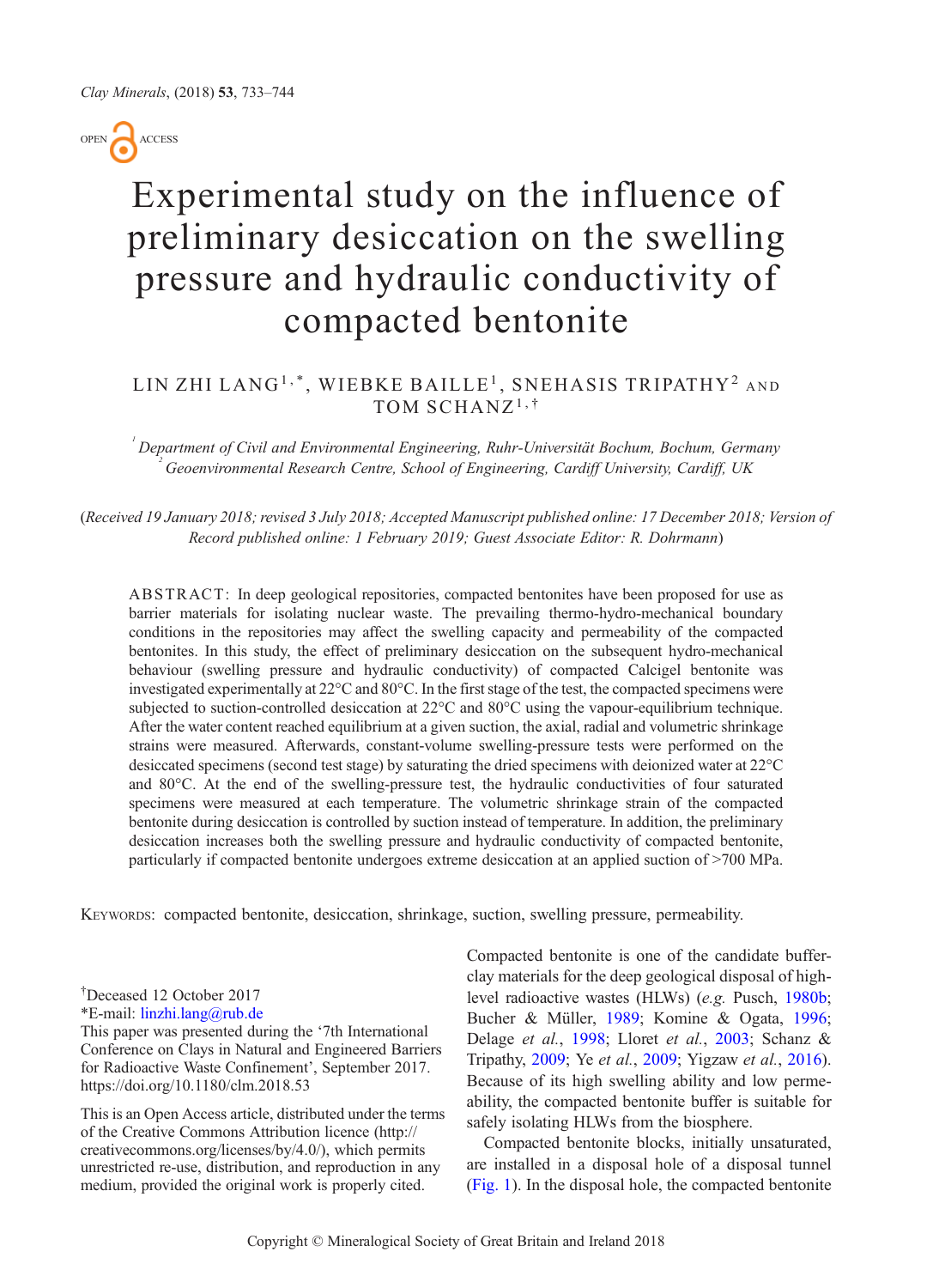<span id="page-1-0"></span>

FIG. 1. Schematic view of the deep geological disposal of HLWs (modified after Pusch & Yong, [2006\)](#page-10-0).

blocks are placed in the gap between the cold host rock and the hot canister containing HLWs. Sealing the disposal hole is generally initiated after installation of all buffer components and canisters (Johannesson et al., [2014\)](#page-10-0). Before sealing the disposal hole, a buffer protection made of a plastic or of rubber is installed in the technical gap between the host rock and buffer blocks. This protection prevents the buffer blocks from adsorbing water from the wet host rock before initiating the backfilling work. Through the duration of protection (∼3 months), the bentonite buffer blocks are usually under a thermal gradient.

The hydro-mechanical behaviour of compacted bentonite-based materials under a thermal gradient has been studied using column tests, mock-ups and full-scale tests (e.g. Åkesson et al., [2009;](#page-10-0) Johannesson et al., [2014;](#page-10-0) Villar et al., [2016;](#page-11-0) Tripathy et al., [2017](#page-11-0)). With increasing distance between the measuring sites and the heater that simulates the hot canister, the water content of the measuring sites increases, whereas the bulk density decreases. Also, under a thermal gradient, water in the unsaturated bentonite-based materials migrates from high temperatures (hot zones) to low temperatures (cold zones). This water migration finally results in dehydration and shrinkage of the bentonite buffer close to the high-temperature zone. Preliminary desiccation due to this thermal gradient may further affect the swelling ability and permeability of the bentonite buffer close to the high-temperature zone.

Previous studies have addressed the influence of preliminary desiccation on the subsequent swelling behaviour and permeability of clays in cyclical wetting–drying experiments (e.g. Osipov et al., [1987](#page-10-0); Day, [1994;](#page-10-0) Al-Homoud et al., [1995;](#page-10-0) Alonso et al.,

[1999;](#page-10-0) Albrecht & Benson, [2001;](#page-10-0) Akcanca & Aytekin, [2014\)](#page-10-0). However, studies of the influence of preliminary desiccation at elevated temperatures (i.e. 80°C) on the subsequent swelling behaviour and permeability of compacted bentonite have not been undertaken. Previous studies using cyclical wetting–drying tests suggest that desiccation will significantly increase the hydraulic conductivity of the compacted clays. Conclusions about this swelling behaviour are not unequivocal, however, because both increases and decreases in the swelling ability of clays have been reported to result from preliminary desiccation.

The objective of this study was to evaluate the effect of preliminary desiccation on the swelling pressure and hydraulic conductivity of a compacted Ca,Mg-rich bentonite. Specimens with a similar compaction dry density first underwent suction-controlled desiccation at 22°C and 80°C. The change in water content of each specimen was monitored during the desiccation by periodically recording the weight of the specimen. Equilibrium in the water content is generally assumed when the weight of a specimen remains unchanged. Subsequently, constant-volume swelling-pressure tests were performed on the specimens. The specimens dried at 22°C and 80°C were saturated with deionized water at 22°C and 80°C, respectively. After the swelling pressure reached equilibrium, the hydraulic conductivities of four saturated specimens were measured at the respective temperatures.

## **MATERIALS**

The material used in this study was Calcigel bentonite, from Bavaria, Germany, purchased from Süd-Chemie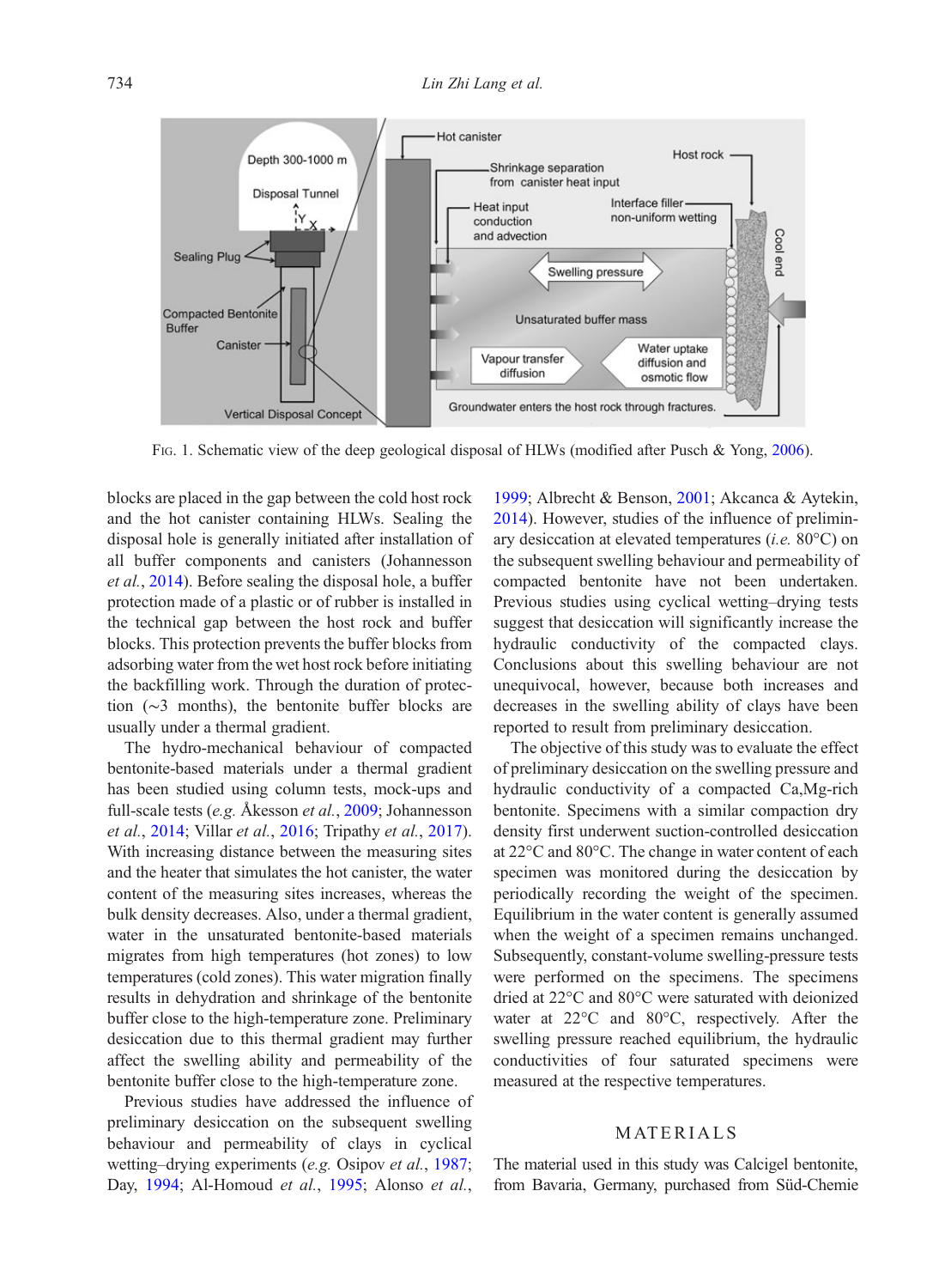TABLE 1. Mineralogical composition.

| Mineral                  | Amount $(\% )$ |  |  |
|--------------------------|----------------|--|--|
| Smectite/montmorillonite | $60 - 70$      |  |  |
| Quartz                   | $6 - 9$        |  |  |
| Feldspar                 | $1 - 4$        |  |  |
| Kaolinite                | $1 - 2$        |  |  |
| Mica                     | $1 - 6$        |  |  |
| Calcite                  | $2 - 4$        |  |  |
| Dolomite                 | $1 - 3$        |  |  |
| Others                   | 3              |  |  |

AG Moosburg, Germany, which has been considered to be one of the potential buffer and backfilling materials in the German multi-barrier concept for disposing of HLWs (Xie et al., [2012\)](#page-11-0). The mineralogical composition and main properties of the bentonite are listed in Table 1 and Table 2, respectively. The mineralogical composition provided by Süd-Chemie AG Moosburg, Germany, was similar to that reported in the literature (Madsen, [1998;](#page-10-0) Agus, [2005](#page-10-0); Schanz & Tripathy, [2009;](#page-11-0) Baille, [2014](#page-10-0)). The total specific surface area, measured by the ethylene glycol monoethyl ether (EGME) method (Cerato & Lutenegger, [2002\)](#page-10-0), was  $436 \text{ m}^2/\text{g}$ . The total cation exchange capacity was  $74 \text{ cmol}(+)$ /kg and the exchangeable cations were Na<sup>+</sup> (2 cmol(+)/kg),  $Ca^{2+}$  (27 cmol  $(+)/kg$ ) and Mg<sup>2+</sup> (19 cmol(+)/kg) (Baille, [2014\)](#page-10-0). The liquid limit, plastic limit and shrinkage limit were 119%, 45% and 10%, respectively. The <2 µm clay fraction was 54% and the particle specific gravity was 2.80.

#### EXPERIMENTAL METHODS

#### Preparation of the compacted specimens

An adequate amount of water was mixed with the bentonite powder ( particle size <0.1 mm) in ambient

TABLE 2. Material properties.

| Property                                | Calcigel<br>bentonite |  |  |
|-----------------------------------------|-----------------------|--|--|
| Specific gravity                        | 2.80                  |  |  |
| Liquid limit $(\%)$                     | 119                   |  |  |
| Plastic limit $(\%)$                    | 45                    |  |  |
| Shrinkage limit $(\%)$                  | 10                    |  |  |
| Total specific surface area $(m^2/g)$   | 436                   |  |  |
| Cation exchange capacity $(cmol(+)/kg)$ | 74                    |  |  |

laboratory conditions and the sample was kept in a sealed bucket for 2 weeks to allow for water content equilibrium. Subsequently, the water content and total suction of the prepared bentonite were measured by drying at 105°C and with a chilled-mirror hygrometer (AquaLab-3TE, Meter Group), respectively. The remaining material was used to produce the compacted specimens by statically compacting the bentonite in a stainless-steel sample ring (50.0–50.5 mm inner diameter and 20.0 mm height) to a target height of 15.2 mm. The initial compaction dry density (named 'dry density after compaction' in Table 3) varied slightly from 1.56 to  $1.59 \text{ mg/m}^3$ . For all of the compacted bentonite specimens, the initial water content and total suction values were 20.0% and 14 MPa, respectively.

## Suction-controlled desiccation tests at 22°C and  $80^{\circ}C$

The drying tests were carried out using the watervapour technique. A schematic diagram of the drying test setup used is shown in [Fig. 2](#page-4-0). The drying phase was applied to all of the specimens except specimens 100B-9, 100B-15, 100B-16 and 100B-17, which were used as reference specimens and thus did not undergo preliminary desiccation.

A compacted specimen with a sample ring was placed on a plastic mesh that was fixed in the middle of a desiccator [\(Fig. 2a](#page-4-0)). The saturated salt solution at the bottom of a sealed desiccator provided a constant relative humidity (RH) at a given temperature. Various RH conditions were applied by using various aqueous solutions at the respective controlled temperatures. The saturated solutions used in this study are presented in Table 4. The temperatures during the tests were controlled by placing the desiccator in an oven at 80 ±0.1°C or in a constant temperature-controlled room at 22±0.1°C. For a given saturated aqueous solution at temperatures of 22°C and 80°C, the corresponding suction values were determined separately using the device shown in [Fig. 2b.](#page-4-0) The device consists of a tightly closed container with a provision to insert two sensors for RH and temperature measurements. The sensors used in the present study were VAISALA HMP337, which consists of a humidity sensor based on the correlation of humidity to dielectric characteristics (capacitive-type RH sensor), and a thermocouple for temperature measurement. The RHs measured at the two temperatures of 22°C and 80°C were in agreement with those that have been reported in the literature (Greenspan, [1977;](#page-10-0) Delage et al., [1998;](#page-10-0) Tang & Cui, [2005](#page-11-0)). According to the RHs and temperatures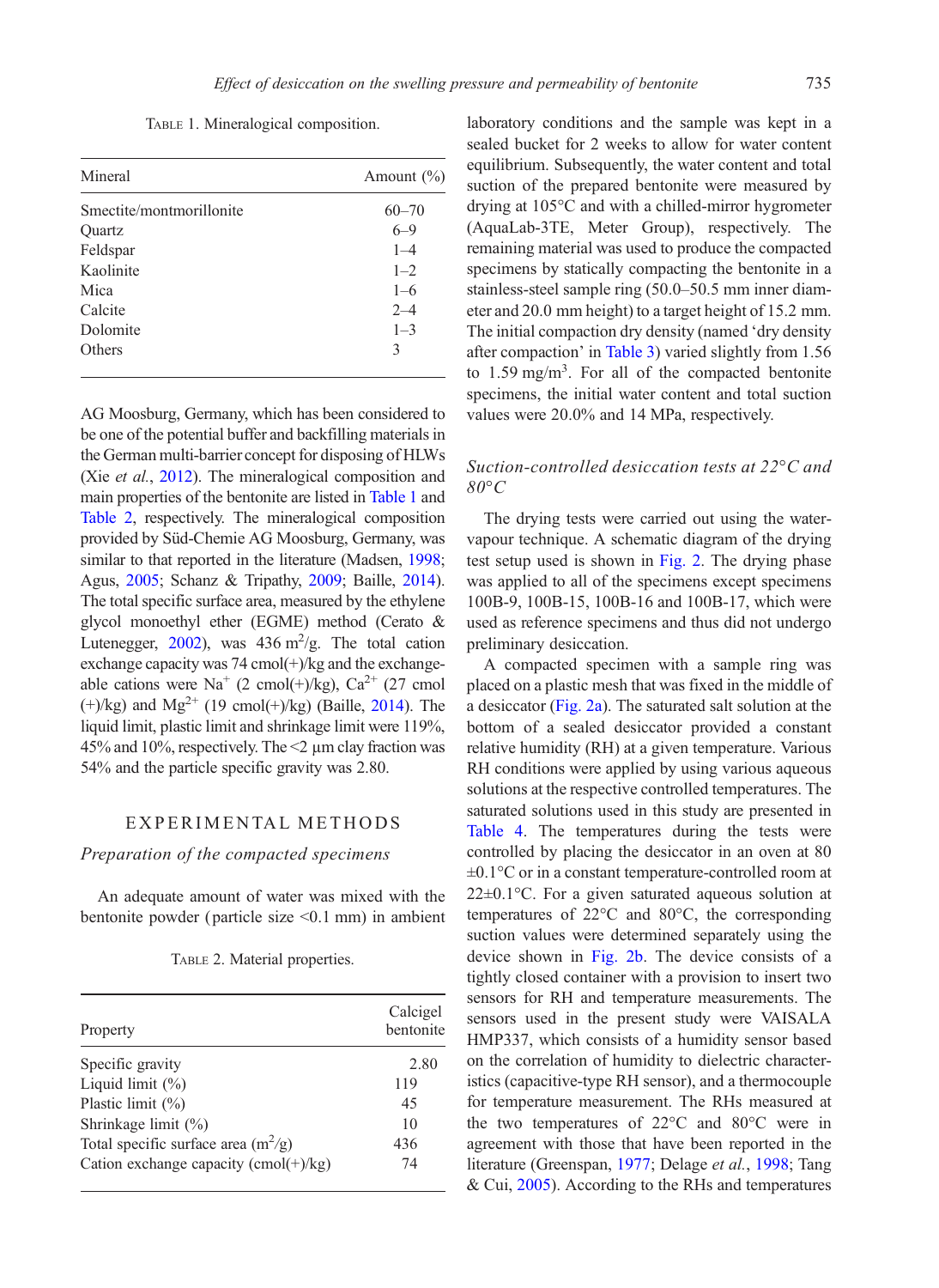| Sample no. | After<br>compaction | After<br>desiccation                       | After<br>hydration | After<br>dismantling | Applied<br>suction during<br>desiccation | Applied                         | Hydration phase: measured<br>swelling, pressure $(P_s)$ and<br>hydraulic conductivity $(k)$ |                          |
|------------|---------------------|--------------------------------------------|--------------------|----------------------|------------------------------------------|---------------------------------|---------------------------------------------------------------------------------------------|--------------------------|
|            |                     | Dry density, $\rho_d$ (Mg/m <sup>3</sup> ) |                    |                      | $\psi$ (MPa)                             | temperature<br>$T({}^{\circ}C)$ | $P_{\rm s}$ (MPa)                                                                           | $k \text{ (m/s)}$        |
| $100B-1$   | 1.588               | 1.740                                      | 1.563              | 1.474                | 1000                                     | $105^a/22^b$                    | 3.48                                                                                        | $\overline{\phantom{0}}$ |
| 100B-2     | 1.582               | 1.744                                      | 1.575              | 1.546                | 700                                      | 80/80                           | 2.60                                                                                        | $2.0 \times 10^{-11}$    |
| $100B-3$   | 1.581               | 1.738                                      | 1.574              | 1.548                | 367                                      | 80/80                           | 2.53                                                                                        | $\overline{\phantom{0}}$ |
| $100B-4$   | 1.586               | 1.727                                      | 1.582              | 1.550                | 219                                      | 80/80                           | 2.66                                                                                        |                          |
| $100B-5$   | 1.585               | 1.698                                      | 1.588              | 1.558                | 184                                      | 80/80                           | 2.90                                                                                        |                          |
| $100B-6$   | 1.590               | 1.661                                      | 1.589              | -                    | 104                                      | $80/-$                          | $\overline{\phantom{0}}$                                                                    | -                        |
| 100B-7     | 1.583               | 1.660                                      | 1.576              | 1.564                | 44                                       | 80/80                           | 2.50                                                                                        | $1.2 \times 10^{-11}$    |
| $100B-8$   | 1.588               | 1.615                                      |                    |                      | 39                                       | $80/-$                          |                                                                                             |                          |
| $100B-9c$  | 1.576               |                                            | 1.576              | 1.555                |                                          | $-$ /80                         | 2.22                                                                                        | $4.6 \times 10^{-12}$    |
| 100B-10    | 1.585               | 1.531                                      |                    |                      | 8                                        | $80/-$                          |                                                                                             |                          |
| 100B-11    | 1.567               | 1.732                                      | 1.572              | 1.510                | 346                                      | 22/22                           | 2.67                                                                                        | -                        |
| 100B-12    | 1.580               | 1.683                                      | 1.585              | 1.508                | 154                                      | 22/22                           | 2.90                                                                                        | $\overline{\phantom{0}}$ |
| $100B-13$  | 1.580               | 1.666                                      | 1.572              | 1.504                | 83                                       | 22/22                           | 2.55                                                                                        |                          |
| 100B-14    | 1.580               | 1.614                                      | 1.574              |                      | 39                                       | $22/-$                          | $\overline{\phantom{0}}$                                                                    |                          |
| $100B-15c$ | 1.562               |                                            | 1.562              | 1.483                |                                          | $-22$                           | 2.35                                                                                        |                          |
| $100B-16c$ | 1.586               | -                                          | 1.586              |                      |                                          | $-22$                           | 2.88                                                                                        |                          |
| $100B-17c$ | 1.573               |                                            | 1.573              | 1.506                |                                          | $-22$                           | 2.52                                                                                        | $7.7 \times 10^{-13}$    |

TABLE 3. Overview of the testing programme with applied temperatures and suctions, dry densities at various test stages, and swelling pressures and hydraulic conductivities in the saturated state.

<sup>a</sup>Value refers to the applied temperature during the desiccation phase.

 $b$ Value refers to the temperature during the hydration phase.

<sup>c</sup>Reference sample without undergoing preliminary desiccation phase.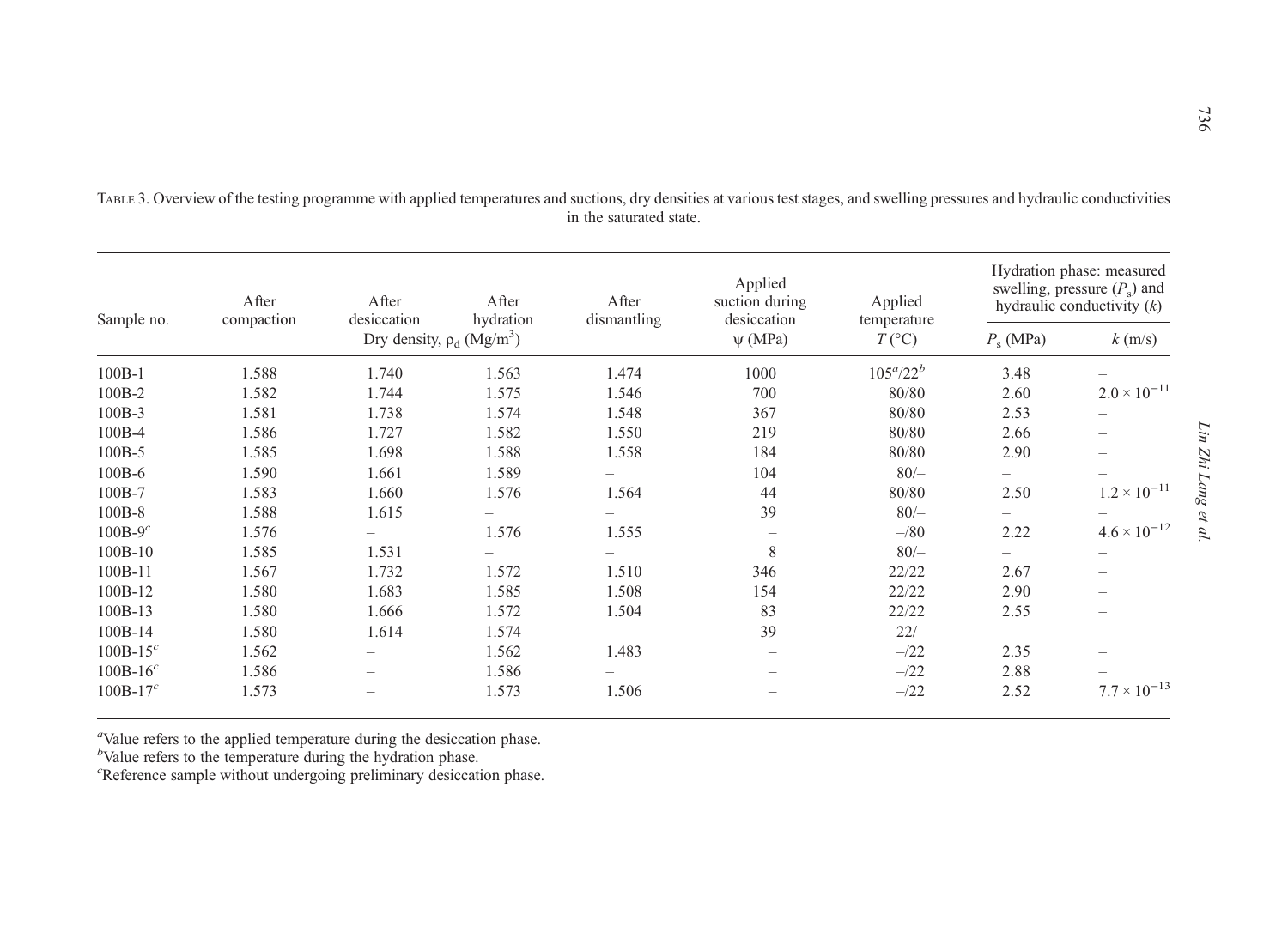<span id="page-4-0"></span>

FIG. 2. Schematic diagram of: (a) suction-control device; and (b) device for measuring the suction of saturated aqueous solutions.

measured in this study, the applied total suction (ψ) was calculated using equation 1 (Fredlund et al., [2012](#page-10-0)):

$$
\psi = -\frac{RT_K}{\nu_{w0}\omega_v} \ln(RH) \tag{1}
$$

where  $R$  is the universal (molar) gas constant (i.e. 8.31432 J/[mol K]);  $T_K$  is the absolute temperature  $273.15 + T$  (K), T = temperature (°C);  $v_{\text{eq}}$  is the specific volume of water or the inverse of the density of water (m<sup>3</sup>/kg);  $\omega_v$  is the molecular mass of water vapour (*i.e.* 18.016 kg/kmol); and  $RH$  is the measured relative humidity.

The applied suction values during the drying tests for each specimen are listed in Table 3. In addition, it was assumed that the dry state of a specimen after oven drying at a temperature of 105°C corresponds to a suction of 1000 MPa (Fredlund et al., [2012\)](#page-10-0). An oven with a temperature of 80°C provided suction of 700 MPa (Table 3), which was determined by RH and temperature measurements in the oven atmosphere. During the drying tests, the mass change of each specimen was determined periodically by removing it from the container and weighing it on a balance with a readability of 0.001 g. Once the mass of the specimens reached equilibrium (variation of specimen mass <0.001 g), the diameter and height of each specimen were measured using a calliper, and the dry density values were also calculated (referred to here as 'dry density after desiccation' in Table 3).

## Swelling-pressure and hydraulic-conductivity tests

After the drying tests were terminated, all of the dried specimens except specimens 100B-6, 100B-8, 100B-10 and 100B-14 (Table 3) were transferred into an isochoric swelling-pressure device as shown in [Fig. 3](#page-5-0) (Romero, [1999](#page-10-0); Schanz & Tripathy, [2009\)](#page-11-0). Prior to use, the deformation of the isochoric swellingpressure device and the load-cell measurement were calibrated with respect to the non-isothermal test conditions. Details of the calibration were given by Arifin [\(2008\)](#page-10-0). The swelling-pressure tests were performed as one-step tests by supplying deionized water at the respective temperatures used in the preliminary desiccation phase.

Due to the preliminary desiccation, all of the specimens except 100B-10 and the reference specimens experienced volumetric shrinkage, leading to increases in dry density (Table 3). Consequently, these

TABLE 4. Measured equilibrium suction, ψ (MPa), of the saturated solutions used at 22°C and 80°C.

|    |                                                               |     |     | $T({}^{\circ}C)$ NaOH LiCl MgCl <sub>2</sub> Mg(NO <sub>3</sub> ) <sub>2</sub> NaNO <sub>2</sub> NaCl KCl K <sub>2</sub> SO <sub>4</sub> |     |    |      |  |
|----|---------------------------------------------------------------|-----|-----|------------------------------------------------------------------------------------------------------------------------------------------|-----|----|------|--|
| 22 | 346                                                           | 282 | 184 | 83                                                                                                                                       | 58  | 39 | - 10 |  |
| 80 | $\mathcal{L}^{\mathcal{L}}$ and $\mathcal{L}^{\mathcal{L}}$ . | 367 | 219 | 184                                                                                                                                      | 104 | 44 | 39   |  |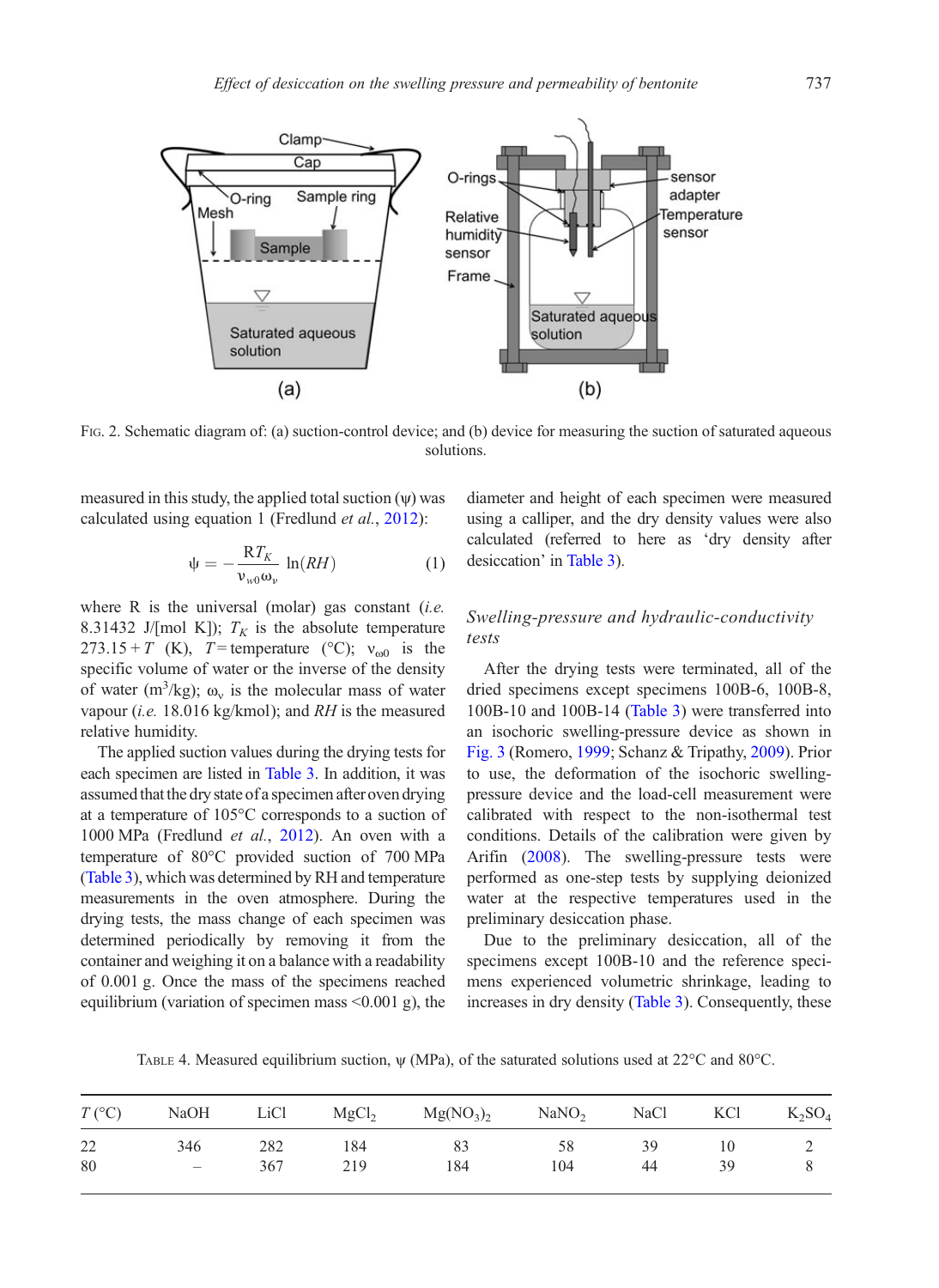<span id="page-5-0"></span>

FIG. 3. Experimental setup for the swelling-pressure and hydraulic-conductivity tests.

specimens had diameters of <50 mm (inner diameter of the sample ring) and heights of <15.2 mm. The height of 15.2 mm corresponded to the net space height of the sample ring when the isochoric swellingpressure device was assembled. The net space height of the sample ring was 15.2 mm because the height of the piston and upper porous disk was 4.8 mm. Because small initial radial and vertical gaps existed at the start of the hydration phase, the initial phase of hydration corresponded to the free-swelling condition. Hydration of the desiccated specimens under constant-volume conditions occurred until the initial radial and vertical gaps were filled with swollen bentonite particles.

The hydraulic conductivities of four saturated specimens (i.e. 100B-17, 100B-2, 100B-7 and 100B-9) were measured at the end of the hydration phase at the respective temperatures. Specimen 100B-17 was tested at 22°C and specimens 100B-2, 100B-7 and 100B-9 were tested at 80°C. The experimental setup is shown in Fig. 3. A constant water-pressure head of 24 kPa was applied by a volume–pressure controller at the bottom of specimen and the outflow at top of the specimen was measured using a burette. When the flows reached steady state, the saturated coefficient of hydraulic conductivity was calculated according to Darcy's law (Yong & Warkentin, [1975\)](#page-11-0). The duration of each hydraulic conductivity test was ∼45 days.

At the end of the hydration test, the swellingpressure device was dismantled and the final dry densities of most of the specimens were determined by measuring their height and diameter. The height and diameter measurements show that the preliminary volumetric shrinkage was fully recovered in the desiccated specimens. The final dry densities were 0.8–5.7% smaller than the dry densities after hydration

(Table 3). This is attributed to the slight deformation of the swelling-pressure device during the swellingpressure test and the expansion of the specimen after releasing the swelling pressure. Because the times taken to dismantle the swelling pressure device and the subsequent measuring of specimen dimensions were not the same for each test, any errors due to these factors cannot be quantified. Therefore, the dry density after saturation was used as the relevant dry density to which the respective measured swelling pressure and hydraulic conductivity referred. The dry density after saturation was determined according to the water content and mass of a specimen before hydration and its volume after saturation under constant-volume conditions. The volume of a saturated specimen was determined based on the diameter of the sample ring (50.0–50.5 mm) and the net space height of the sample ring (15.2 mm).

## RESULTS AND DISCUSSION

Relationships between preliminary desiccation, equilibrium water content and suction-water content

The evolution of water content with time at various applied suctions is presented in [Fig. 4a](#page-6-0) for the drying tests at  $22^{\circ}$ C and in [Fig. 4b](#page-6-0) for the drying tests at  $80^{\circ}$ C. The equilibrium water contents of all of the specimens except for 100B-10 were less than the initial water content of 20%, as the applied suctions were greater than the initial suction of 14 MPa. The equilibrium water content (*i.e.* 20.7%) at an applied suction of 8 MPa of specimen 100B-10 was slightly greater than the initial water content. This implies that the suction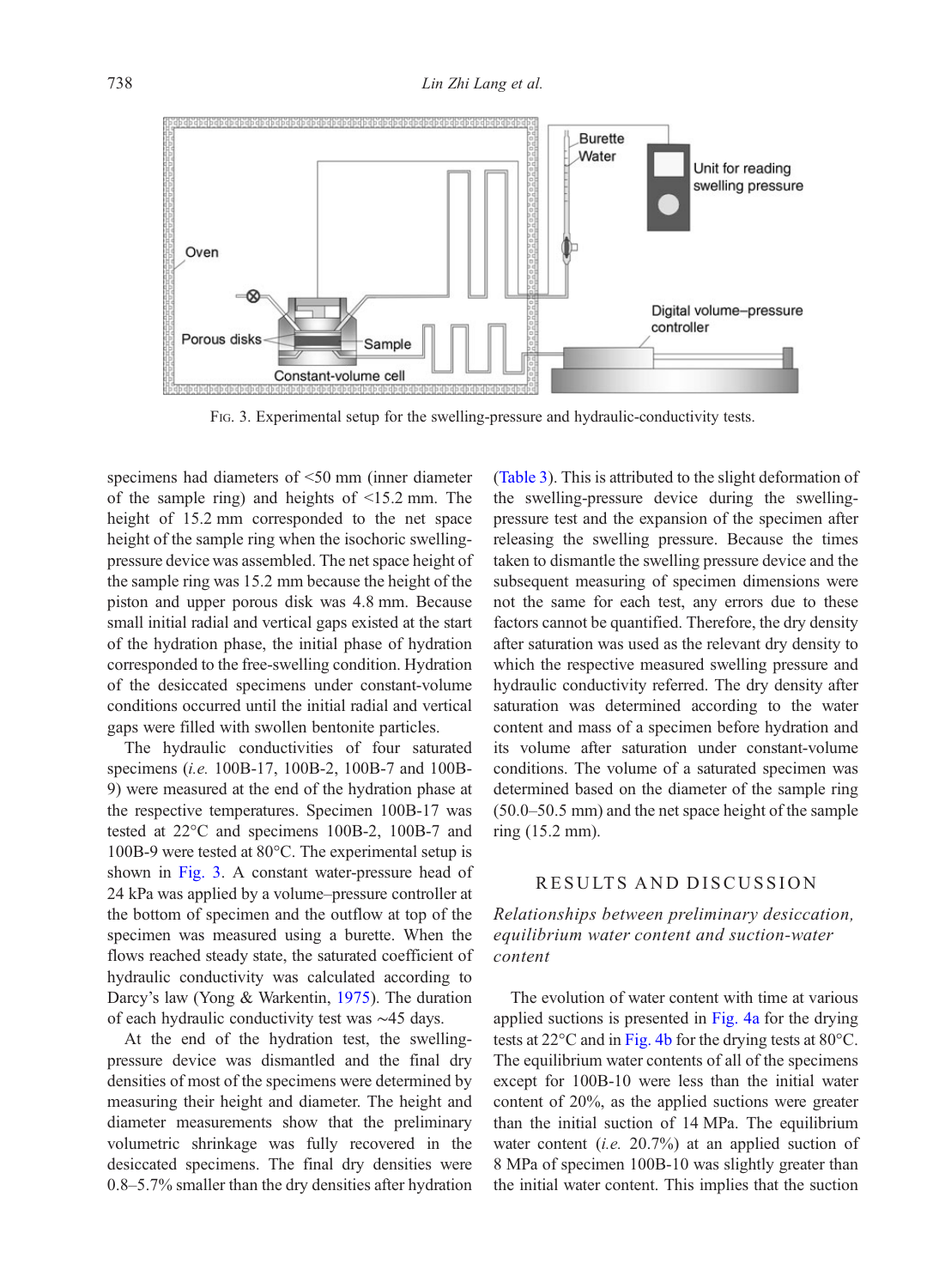<span id="page-6-0"></span>

FIG. 4. Evolution of the water content of compacted bentonite with elapsed time during suction-controlled desiccation at (a) 22°C and (b) 80°C (sample numbers and applied suctions are given in the key).

corresponding to the water content of 20% at 80°C was >8 MPa but <14 MPa, because the suction of compacted bentonite at a given water content decreased with increasing temperature (Villar et al., [2010\)](#page-11-0).

A comparison of the suction-water content relationships at  $22^{\circ}$ C and  $80^{\circ}$ C is shown in [Fig. 5.](#page-7-0) For a given applied suction, the water content was slightly smaller for the specimens subjected to 80°C than for the specimens subjected to 22°C. In addition, for a given water content, the bentonite suction was smaller at the higher temperature. This implies that, once a thermal gradient is applied to the bentonite buffer with homogeneous initial water content, the suction of the buffer zone close to the heating source decreases, and thus a hydraulic gradient arises. This hydraulic gradient due to the thermal gradient in turn induces water movement from the low-suction region to the high-suction region of the buffer zone.

#### Preliminary desiccation: shrinkage strains

The measured axial, radial and volumetric strains against the applied suction for both temperatures are presented in [Fig. 6a](#page-7-0),[b,c](#page-7-0), respectively. From the initial state corresponding to 14 MPa suction and zero strain, the axial, radial and volumetric strains increased linearly with increasing suction up to ∼400 MPa for both temperatures. Beyond the suction range of 400 MPa, a further suction increase did not induce further strain. The suction of 400 MPa corresponds to RHs of 5.2% at 22°C and of 8.5% at 80°C. In these conditions, montmorillonites dominated by divalent exchangeable cations (e.g. Ca, Mg) experience transition from mono-hydrated- to dehydrated-layer water states (Mooney et al., [1952;](#page-10-0) Ferrage et al., [2007;](#page-10-0) Morodome & Kawamura, [2009\)](#page-10-0). The removal of single-hydrated layer water probably does not affect macroscopic volume deformation. Consequently, the volumetric shrinkage strain is almost constant for suctions >400 MPa.

Moreover, the axial strain at a given suction was greater at 22°C than at 80°C ([Fig. 6a](#page-7-0)), whereas the radial strain at a given suction followed the opposite trend [\(Fig. 6b](#page-7-0)). Consequently, the effect of temperature on the volumetric strain [\(Fig. 6c](#page-7-0)) was minor. The volumetric shrinkage strain of compacted bentonite during desiccation is controlled by suction or hydraulic gradients rather than by applied temperature or thermal gradients [\(Fig. 6\)](#page-7-0).

### Hydration phase: swelling pressure

The evolution of swelling pressure with elapsed time is presented in [Fig. 7a](#page-8-0) for the tests at 22°C and in Fig. 7b for the tests at 80°C. The equilibrium swelling pressure was established more rapidly at the hydration temperature of 80°C. The swelling-pressure equilibrium time for the specimens tested at 22°C was  $~\sim$ 300 h, whereas the swelling-pressure equilibrium time for specimens hydrated at 80°C was ∼100 h. In addition, for a given temperature, dry density and water content before hydration had almost no influence on the swelling-pressure equilibrium time, but did affect the magnitude of the equilibrium swelling pressure.

[Figure 8](#page-8-0) presents the equilibrium swelling pressure as a function of the dry density of the saturated specimens. The data in the literature (Schanz & Tripathy, [2009;](#page-11-0) Baille et al., [2010](#page-10-0)) were obtained from constant-volume swelling-pressure tests performed at 20°C on compacted Calcigel bentonite with mineralogical composition and material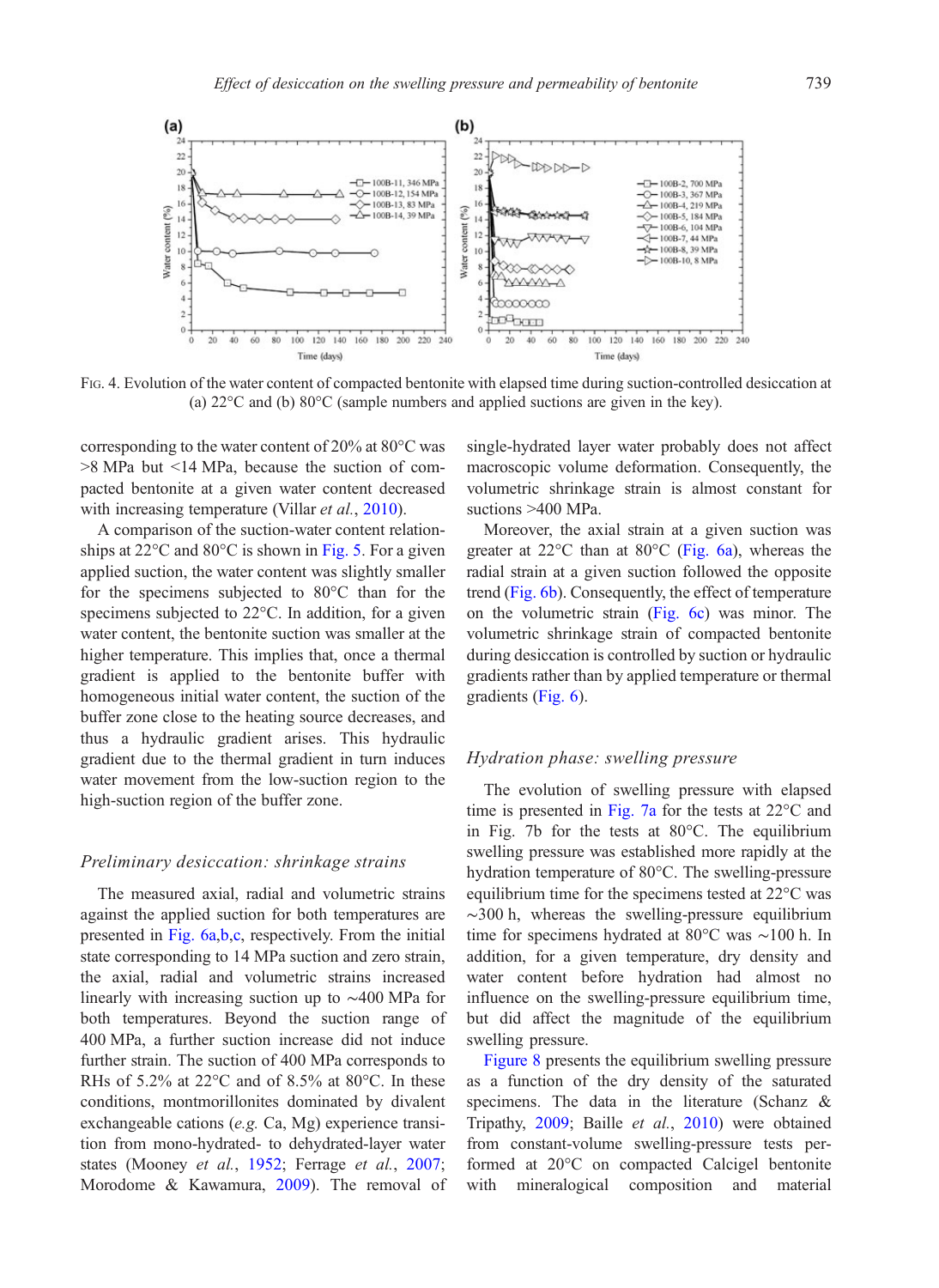<span id="page-7-0"></span>

FIG. 5. Applied suction vs. water content of compacted bentonite at 22°C and 80°C.

properties similar to the bentonite used in this study. The swelling pressures in this study were in reasonable agreement with the data from the literature [\(Fig. 8](#page-8-0)). In addition, temperature did not affect the swelling pressure–dry density relationship. For a given dry density, the swelling pressures at 80°C were slightly lower than those measured at 22°C [\(Fig. 9\)](#page-9-0).

The effect of water content before hydration on swelling pressure for a given dry density and temperature is presented in [Fig. 9](#page-9-0). The swelling pressure increased with decreasing water content before hydration for a given temperature and dry density. This indicates that the desiccated specimens exhibited greater swelling pressure than the reference specimens (100B-9, 100B-15, 100B-16 and 100B-17), as the latter did not undergo preliminary desiccation and had the highest water content. Moreover, the difference in swelling pressure between the desiccated and reference specimens depended on their difference in water content or the applied suction during the preliminary desiccation. The swelling pressure of specimen 100B-1 dried at an applied suction of 1000 MPa increased by 46% compared to reference specimen 100B-15. The swelling pressure of specimen 100B-2 dried at an applied suction of 700 MPa increased by 18% compared with reference specimen 100B-9. The swelling pressures of specimens 100B-11 and 100B-12 dried at applied suctions of 346 and 154 MPa, respectively, increased only by 7% and 1%, respectively. Thus, preliminary desiccation increases the swelling pressure of compacted bentonite [\(Fig. 9](#page-9-0)). Furthermore, the increase in the swelling pressure is significant for the compacted bentonite (*i.e.* specimens 100B-1 and 100B-2) which underwent extreme desiccation at an applied suction of >700 MPa.



FIG. 6. Applied suction vs. (a) axial, (b) radial and (c) volumetric strains of compacted bentonite at 22°C and 80°C.

The increase in swelling pressure due to preliminary desiccation may be relevant to the influence of desiccation on the fabric of bentonite. Preliminary desiccation, particularly extreme desiccation at an applied suction of >700 MPa, may destroy the dispersed aggregates, resulting in substantial swelling during the subsequent hydration phase. Drying– wetting cycles might significantly increase the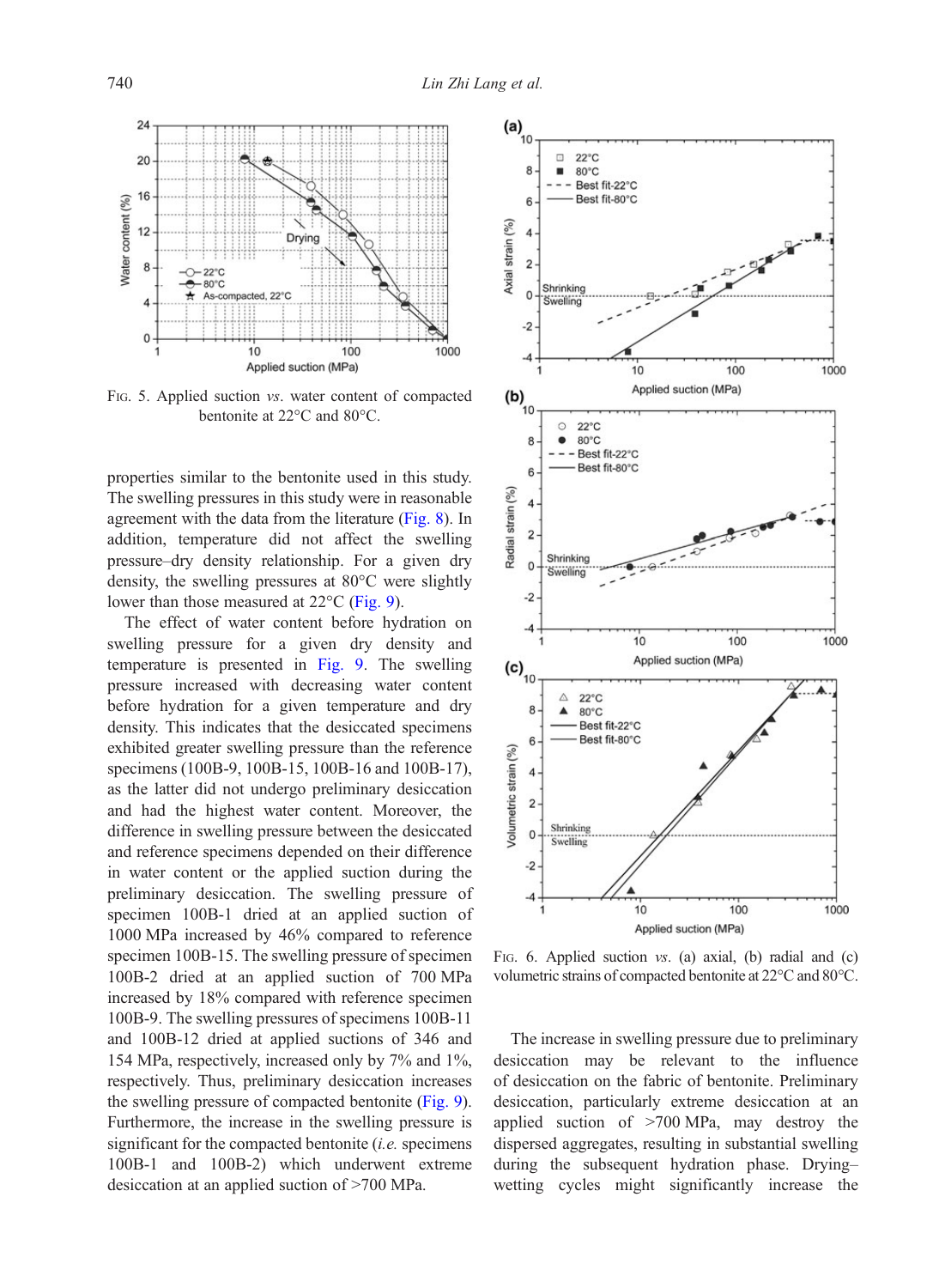<span id="page-8-0"></span>

FIG. 7. Evolution of the swelling pressure of compacted bentonite with elapsed time in the case of saturating at (a)  $22^{\circ}$ C and (b)  $80^{\circ}$ C.

swelling of clays and destroy the dispersed clay structure (Osipov et al., [1987;](#page-10-0) Day, [1994](#page-10-0)). The destruction of large aggregates and the disorientation of structural elements of the clays increased swelling significantly. A decrease in initial water content or an increase in initial suction might lead to greater swelling pressures for a given dry density, and this is related to the effect of initial water content or suction on the fabric of the expansive clays (Gens & Alonso, [1992;](#page-10-0) Baille et al., [2010](#page-10-0)).

#### Hydraulic conductivity

[Figure 10](#page-9-0) shows the measured hydraulic conductivities of saturated specimens 100B-2, 100B-7, 100B-9 and 100B-17. Specimens 100B-17 and 100B-9 were the reference samples and thus did not undergo preliminary desiccation and were hydrated at 22°C and 80°C, respectively. The data from Khan [\(2012](#page-10-0)) were obtained from a constant-volume permeability test performed at 20°C on a compacted Calcigel



FIG. 8. Dependence of the swelling pressure of compacted bentonite on dry density after hydration.

bentonite specimen with initial compaction conditions similar to those for specimen 100B-17. The magnitudes of their hydraulic conductivities were similar  $(1.2 \times 10^{-13} \text{ m/s}$  for the specimen in Khan, [2012,](#page-10-0) and  $7.7 \times 10^{-13}$  m/s for specimen 100B-17). However, the hydraulic conductivity of specimen 100B-17 was significantly lower than that of specimen 100B-9  $(4.6 \times 10^{-12} \text{ m/s})$ , indicating that hydraulic conductivity increases with temperature, given that the two reference specimens had similar dry densities and the same water contents before hydration. This result is consistent with earlier findings that the saturated hydraulic conductivity of compacted bentonites increased with increasing temperature (e.g. Pusch, [1980a;](#page-10-0) Villar et al., [2010](#page-11-0); Ye et al., [2013](#page-11-0)).

At 80 $^{\circ}$ C and a dry density of 1.575 Mg/m<sup>3</sup>, the hydraulic conductivity increased with decreasing water content before hydration ([Fig. 10\)](#page-9-0). Reference specimen 100B-9 had the highest water content (*i.e.*  $20\%$ ), but exhibited the lowest hydraulic conductivity  $(4.6 \times$  $10^{-12}$  m/s) compared with specimens 100B-7 and 100B-2. Specimen 100B-17 dried at an applied suction of 44 MPa had a water content of 14.5% and showed a hydraulic conductivity of  $1.2 \times 10^{-11}$  m/s. Specimen 100B-2 dried at an applied suction of 700 MPa had the lowest water content  $(i.e. 1\%)$ , but exhibited the highest hydraulic conductivity  $(2.0 \times 10^{-11} \text{ m/s})$ . Compared to the hydraulic conductivity of reference specimen 100B-9, the hydraulic conductivities of specimens 100B-7 and 100B-2 increased by 156% and 334%, respectively. These results indicate that preliminary desiccation increases the hydraulic conductivity of compacted bentonite. Moreover, a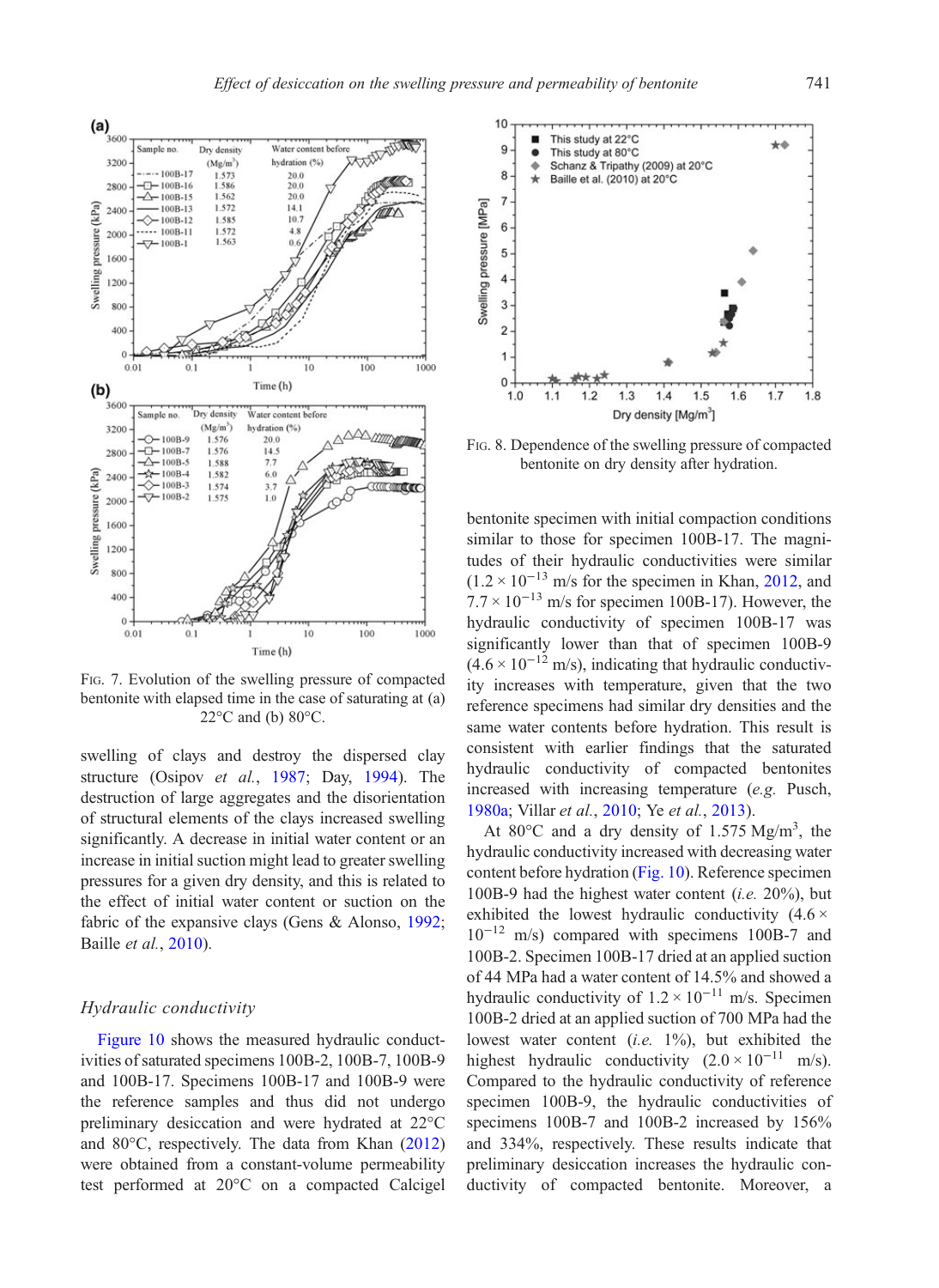$-$  1.56 Ma/m<sup>3</sup> at 22°C  $\cdot$  O  $\cdot$  1.57 Mg/m<sup>3</sup> at 22°C

 $-\triangle - 1.59$  Ma/m<sup>3</sup> at 22°C

 $15$ 

100B-12

100B-13

 $100R$ 

 $\bullet$   $-$  1.575 Mg/m<sup>3</sup> at 80°C

100B-16

100B-17

 $100B - 15$ 

100B-9

 $\dot{20}$ 

Water content [%] FIG. 9. Dependence of the swelling pressure of compacted bentonite on the water content before hydration for a given temperature and dry density.

 $10^{-1}$ 

considerable increase of the hydraulic conductivity occurs if the compacted bentonite (i.e. specimen 100B-2) undergoes extreme desiccation at an applied suction of >700 MPa.

The increase in hydraulic conductivity due to preliminary desiccation may be a result of the fact that the inhomogeneity induced by shrinkage and subsequent temporary unconfined swelling may induce weaker zones with reduced dry densities and slightly higher permeabilities. The volumetric shrinkage due to preliminary desiccation leads to reduced specimen dimensions. Therefore, the initial stage of hydration corresponded to free-swelling conditions



FIG. 10. Dependence of the hydraulic conductivity of compacted bentonite on the water content before hydration for a given temperature and dry density.

(without volume constraint). Hydration of the desiccated specimens under constant-volume condition occurred until the initial radial and vertical gaps were filled with swollen bentonite particles. The initial unconfined swelling results in the redistribution of bentonite particles into the former radial and axial gaps, thus leading to a change in the local dry densities of the specimens. The zone of the former gap may have a reduced dry density as compared to the inner core of the specimen and so might provide a preferential flow pathway. Consequently, the desiccated specimens exhibited greater permeability compared with reference samples without preliminary desiccation. A previous study of the effect of initial technical voids on the hydraulic conductivities of compacted bentonite-based materials indicates that, at the same bentonite dry density or void ratio, the specimens with a larger technical void space showed greater hydraulic con-ductivity (Wang et al., [2013\)](#page-11-0).

## SUMMARY AND CONCLUSIONS

The influence of preliminary desiccation on the subsequent hydro-mechanical behaviour (swelling pressure and hydraulic conductivity) of compacted bentonite was examined experimentally at 22°C and 80°C. For a given level of suction, the equilibrium water content at 22°C is slightly greater than that at 80°C. Moreover, suction rather than temperature dominates the volume shrinkage strain during desiccation. Both the swelling-pressure equilibrium time and equilibrium swelling pressure decrease slightly with increasing temperature, whereas the hydraulic conductivity significantly increases with increasing temperature. In addition, preliminary desiccation increases both the swelling pressure and hydraulic conductivity of compacted bentonite. The increases in the swelling pressure and hydraulic conductivity are significant only if the compacted bentonite undergoes extreme desiccation at an applied suction of >700 MPa.

The present study advances the understanding of the influence of preliminary desiccation on the swelling pressure and hydraulic conductivity of compacted bentonite. The conclusions drawn may provide useful information on designing and constructing for deep geological disposal of HLWs. However, the conclusions in this study are based on the results of Calcigel bentonite specimens with dry densities of 1.56– 1.59 mg/m<sup>3</sup> . Enlargement of the experimental programme to a wide range of initial compaction dry densities and other bentonites would be useful for further assessment of the present conclusions.

<span id="page-9-0"></span>3600

3400

3200

3000

2800

2600

2400

2200

2000

1800 1600  $\overline{c}$ 

pressure [kPa]

Swelling

 $100B-1$ 

100B-2

Sample no

 $\left( -\right)$  $100B -$ 

100B-2

 $100B$ 

100B-11  $\cap$ 

 $^{9}$ <sub>100B-3</sub>

 $\overline{5}$ 

Applied suction

 $(MPa)$ 

1000

700<br>367<br>44<br>346<br>154<br>83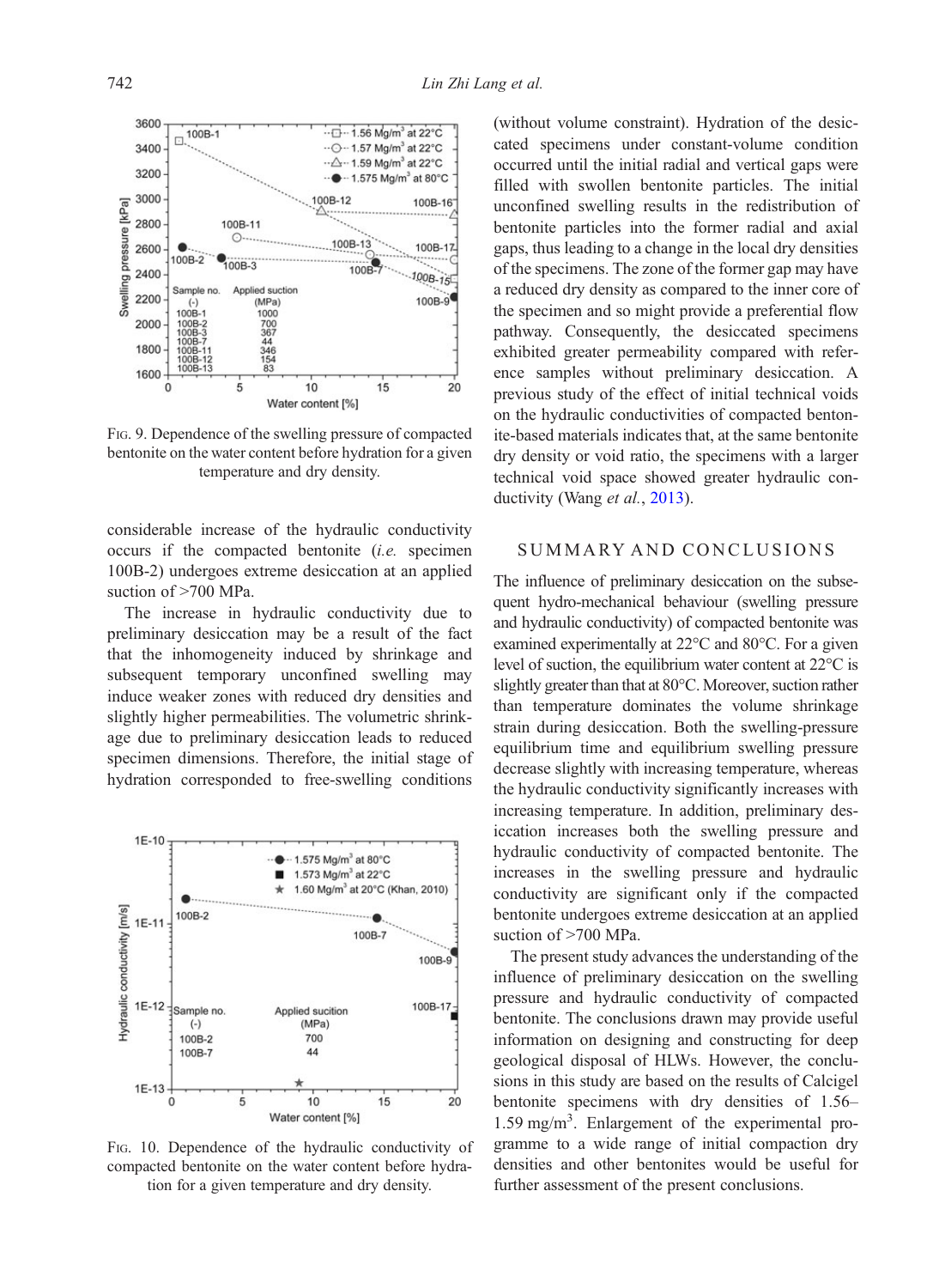#### ACKNOWLEDGEMENTS

<span id="page-10-0"></span>The financial support provided by the Deutsche Forschungsgemeinschaft (DFG) through research grant no. SCHA 675/16-1 is gratefully acknowledged. The first author is also grateful to the Chinese Scholarship Council and Ruhr University Research School PLUS (Germany's Excellence Initiative [DFG GSC 98/3]) for their financial assistance.

#### REFERENCES

- Agus S.S. (2005) An Experimental Study on Hydro-Mechanical Characteristics of Compacted Bentonite– Sand Mixtures. PhD thesis. Bauhaus-University, Weimar, Germany.
- Akcanca F. & Aytekin M. (2014) Impact of wetting– drying cycles on the hydraulic conductivity of liners made of lime-stabilized sand–bentonite mixtures for sanitary landfills. Environmental Earth Sciences, 72, 59–66.
- Åkesson M., Jacinto A.C., Gatabin C., Sanchez M. & Ledesma A. (2009) Bentonite THM behaviour at high temperatures: experimental and numerical analysis. Géotechnique, 59, 307–318.
- Albrecht B.A. & Benson C.H. (2001) Effect of desiccation on compacted natural clays. Journal of Geotechnical and Geoenvironmental Engineering, 127, 67–75.
- Al-Homoud A.S., Basma A.A., Malkawi A.I.H. & Bashabsheh M.A.A. (1995) Cyclic swelling behavior of clays. Journal of Geotechnical Engineering, 121, 562–565.
- Alonso E.E., Vaunat J. & Gens A. (1999) Modelling the mechanical behaviour of expansive clays. Engineering Geology, 54, 173–183.
- Arifin Y.F. (2008) Thermo-Hydro-Mechanical Behavior of Compacted Bentonite–Sand Mixtures: An Experimental Study. PhD thesis. Bauhaus-University, Weimar, Germany.
- Baille W. (2014) Hydro-Mechanical Behaviour of Clays Significance of Mineralogy. PhD thesis. Ruhr-Universität Bochum, Bochum, Germany.
- Baille W., Tripathy S. & Schanz T. (2010) Swelling pressures and one-dimensional compressibility behaviour of bentonite at large pressures. Applied Clay Science, 48, 324–333.
- Bucher F. & Müller V.M. (1989) Bentonite as a containment barrier for the disposal of highly radioactive wastes. Applied Clay Science, 4, 157–177.
- Cerato A. & Lutenegger A. (2002) Determination of surface area of fine-grained soils by the ethylene glycol monoethyl ether (EGME) method. Geotechnical Testing Journal, 25, 315–321.
- Day R.W. (1994) Swell–shrink behavior of compacted clay. Journal of Geotechnical Engineering, 120, 618–623.
- Delage P., Howat M.D. & Cui Y.J. (1998) The relationship between suction and swelling properties in a heavily compacted unsaturated clay. Engineering Geology, 50, 31–48.
- Ferrage E., Kirk C.A., Cressey G. & Cuadros J. (2007) Dehydration of Ca-montmorillonite at the crystal scale. Part I: structure evolution. American Mineralogist, 92, 994–1006.
- Fredlund D.G., Rahardjo H. & Fredlund M.D. (2012) Unsaturated Soil Mechanics in Engineering Practice. John Wiley & Sons, Inc., Hoboken, NJ, USA.
- Gens A. & Alonso E.E. (1992) A framework for the behaviour of unsaturated expansive clays. Canadian Geotechnical Journal, 29, 1013–1032.
- Greenspan L. (1977) Humidity fixed points of binary saturated aqueous solutions. Journal of Research of the National Bureau of Standards, 81, 89–96.
- Johannesson L.-E., Kristensson O., Akesson M., Eriksson P. & Hedin M. (2014) Tests and Simulations of THM Processes Relevant for the Buffer Installation. SKB, Stockholm, Sweden.
- Khan M.I. (2012) Hydraulic Conductivity of Moderate and Highly Dense Expansive Clays. PhD thesis. Ruhr-Universität Bochum, Bochum, Germany.
- Komine H. & Ogata N. (1996) Prediction for swelling characteristics of compacted bentonite. Canadian Geotechnical Journal, 33, 11–22.
- Lloret A., Villar M.V., Sánchez M., Gens A., Pintado X. & Alonso E. (2003) Mechanical behaviour of heavily compacted bentonite under high suction changes. Géotechnique, 53, 27–40.
- Madsen F.T. (1998) Clay mineralogical investigations related to nuclear waste disposal. Clay Minerals, 33, 109–129.
- Mooney R.W., Keenan A.G. & Wood L.A. (1952) Adsorption of water vapor by montmorillonite. II. Effect of exchangeable ions and lattice swelling as measured by X-ray diffraction. Journal of the American Chemical Society, 74, 1371–1374.
- Morodome S. & Kawamura K. (2009) Swelling behavior of Na- and Ca-montmorillonite up to 150°C by in situ X-ray diffraction experiments. Clays and Clay Minerals, 57, 150–160.
- Osipov V.I., Bik N.N. & Rumjantseva N.A. (1987) Cyclic swelling of clays. Applied Clay Science, 2, 363–374.
- Pusch R. (1980a) Permeability of Highly Compacted Bentonite. SKB, Stockholm, Sweden.
- Pusch R. (1980b) Swelling Pressure of Highly Compacted Bentonite. SKB, Stockholm, Sweden.
- Pusch R. & Yong R.N. (2006) Microstructure of Smectite Clays and Engineering Performance. Taylor & Francis, London, UK, and New York, NY, USA.
- Romero E. (1999) Characterisation and Thermo-Hydro-Mechanical Behaviour of Unsaturated Boom Clay: An Experimental Study. PhD thesis. Universitat Politècnica de Catalunya, Barcelona, Spain.